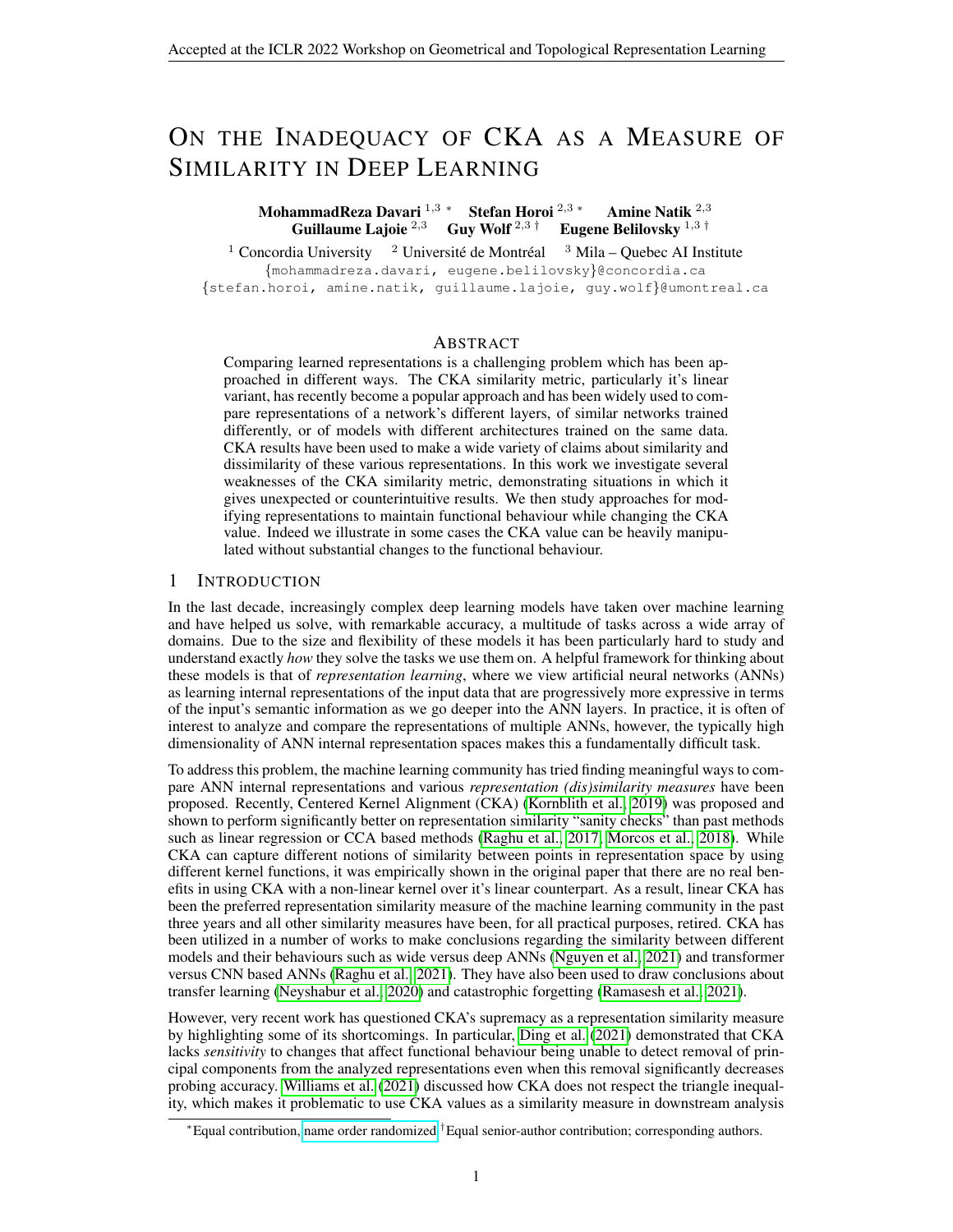<span id="page-1-0"></span>

Figure 1: A layer-wise comparison based on the Figure 2: The convolution filters within the first value of the CKA between a generalized, mem-two layers of a generalized, memorized, and a orized, and randomly populated network. This randomly initialized network elucidates that the comparison reveals that early layers of these net-features are (1) drastically different, and (2) not works achieve relatively high CKA values.

equally useful despite the CKA results in Fig. [1](#page-1-0)

tasks. In this work, we further explore the inadequacies of linear CKA as a similarity measure in deep learning and showcase scenarios in which it behaves in undesirable ways, giving either high similarity measures in scenarios where the similarity should be low or the opposite. We also present cases where the CKA value can be heavily manipulated to be either high or low without significant changes to the functional behaviour of the underlying ANNs.

#### 2 PROBLEM STATEMENT AND BACKGROUND ON CKA

Let  $X \in \mathbb{R}^{n \times d_1}$  denote a set of ANN internal representations, i.e. the neural activations of a specific layer with  $d_1$  neurons in a network, in response to  $n \in \mathbb{N}$  input examples. Let  $Y \in \mathbb{R}^{n \times d_2}$  be another set of such representations generated by the same input examples but possibly at a different layer of the same, or different, deep learning model. It is standard practice to center these representations column-wise (feature or "neuron" wise) before analyzing them. We are interested in representation similarity measures which try to capture a certain notion of similarity between  $X$  and  $Y$ . CKA is one such similarity measure based on the Hilbert-Schmidt Independence Criterion (HSIC) [\(Gretton](#page-4-7) [et al., 2005\)](#page-4-7) that was presented as a means to evaluate independence between random variables in a non-parametric way. In the linear case it takes the form:

$$
\text{HSIC}_{lin}(X, Y) = \frac{1}{(n-1)^2} tr(X X^\top Y Y^\top) = ||cov(X^\top, Y^\top)||_F^2
$$
 (1)

Where subscript  $F$  denotes the Frobenius norm of a matrix. Linear CKA can then be computed as:

$$
CKA_{lin}(X,Y) = \frac{\text{HSIC}_{lin}(X,Y)}{\sqrt{\text{HSIC}_{lin}(X,X)\text{HSIC}_{lin}(Y,Y)}}
$$
(2)

Intuitively, HSIC computes the similarity structures of  $X$  and  $Y$  through the Gram matrices of internal products ( $XX<sup>T</sup>$  and  $YY<sup>T</sup>$ ) and then compares these similarity structures by computing their alignment through the trace of  $XX<sup>T</sup>YY<sup>T</sup>$ .

#### <span id="page-1-1"></span>3 EXPERIMENTS AND RESULTS

## 3.1 CKA EARLY LAYER RESULTS

CKA values are often treated as a surrogate metric to measure the usefulness and similarity of a network's learned features when compared to another network [\(Ramasesh et al., 2021\)](#page-5-0). In order to analyze this common assumption, we compare the features of: (1) a network trained to generalize on the CIFAR10 image classification task [\(Krizhevsky et al., 2009\)](#page-4-8), (2) a network trained to "memorize" the CIFAR10 images (i.e. target labels are random), and (3) an untrained randomly initialized network (for network architecture and training details see the Appendix). As show in Fig. [1,](#page-1-0) early layers of these networks should have very similar representations given the high CKA values. Under the previously presented assumption, one should therefore conclude that the learned features at these layers are relatively similar and equally valuable. However this is not the case, we can see in Fig. [2](#page-1-0) that the convolution filters are drastically different across the three networks. Moreover, Fig. [2](#page-1-0) elucidates that considerably high CKA similarity values for early layers, does not necessarily translate to more useful, or similar, captured features.

#### 3.2 SENSITIVITY TO AFFINE TRANSFORMATIONS

We consider artificially generated representations  $X \in \mathbb{R}^{n \times d}$  to which we apply affine transformations to obtain  $\tilde{Y} \in \mathbb{R}^{n \times d}$ . We generate X by sampling 10K points uniformly from the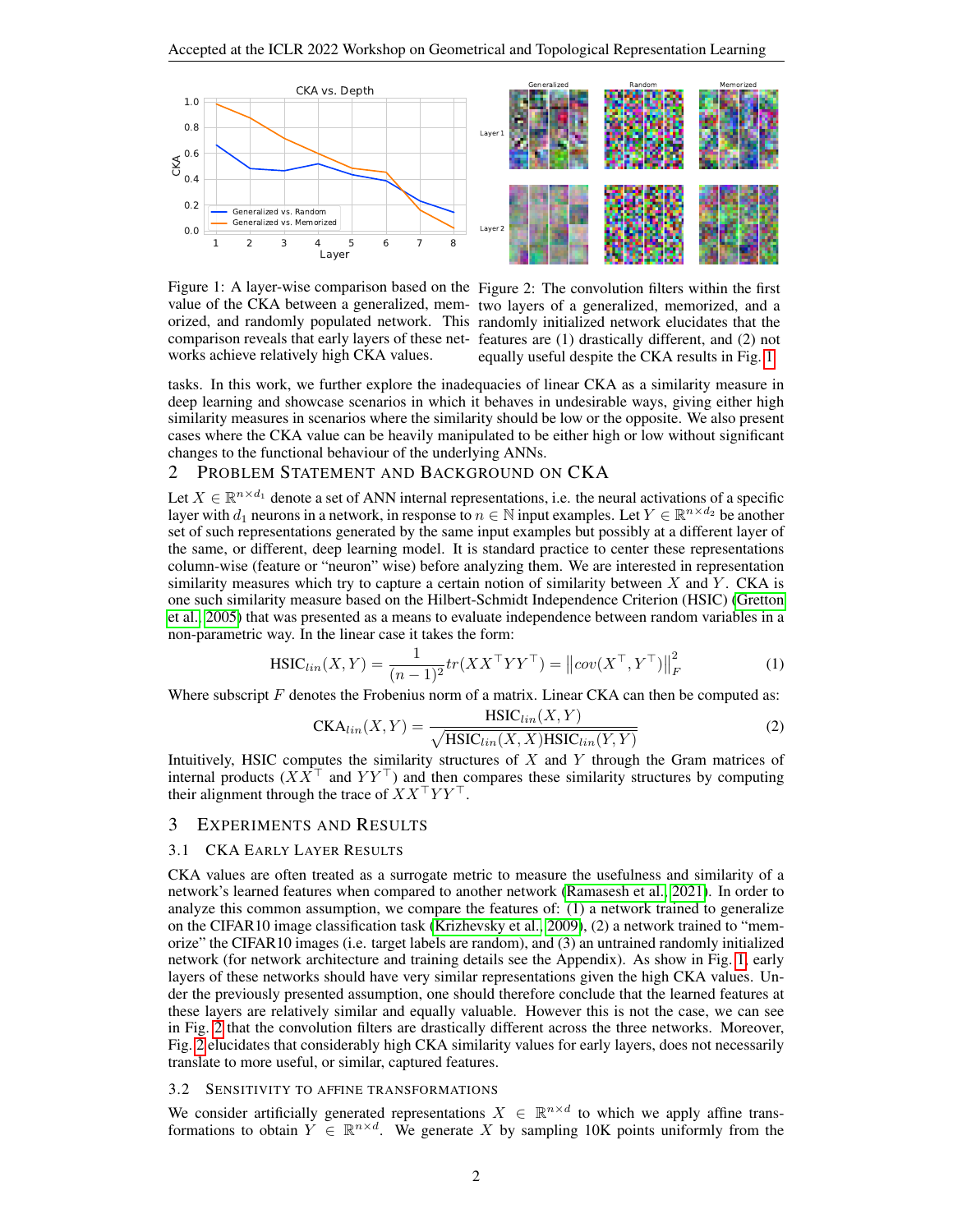<span id="page-2-0"></span>

Figure 3: Linear CKA value between the artificial representations  $X$  and either a) the translated version Y as a function of the translation distance c or b)  $Y = XM$  with M being an invertible matrix with elements sampled from  $\mathcal{N}(\mu, \sigma^2)$  as a function of  $\mu$  and  $\sigma$ . The mean and standard deviation across 10 random instantiations of v the translation direction and  $M$  are shown. c) CKA value between a CNN's internal representations of the CIFAR10 training set and modified versions where either a class is translated or a single point is translated as functions of the translation distance.

1K-dimensional unit cube centered at the origin and 10K points from a similar cube centered at  $(1.1, 0, 0, \ldots, 0)$  so the points from the two cubes are linearly separable along the first dimension.

The first transformation we consider is translating the subset of representations sampled from the second cube by  $c \in \mathbb{R}$  in direction  $\mathbf{v} \in \mathbb{R}^d$  sampled from the the d-dimensional ball, we plot the CKA values between  $X$  and  $Y$  as a function of  $c$  in Fig. [3a](#page-2-0)). This transformation entirely preserves the topological structure of the representations as well as their local geometry since the points sampled from each cube have not moved with respect to the other points sampled from the same cube and the two cubes are still separated, only the distance between them has been changed. Despite these multiple notions of "similarity" between  $X$  and  $Y$  being preserved, the CKA values quickly drop below 0.2 even for relatively small translation distances.

The second transformation considered is a multiplication by a matrix  $M \in \mathbb{R}^{d \times d}$  whose elements are sampled from a Gaussian with mean  $\mu$  and standard deviation  $\sigma$ . We verify the invertibility of M since it is not guaranteed and only keep invertible matrices. We show the CKA values between  $X$ and the transformed  $Y$  in Fig. [3b](#page-2-0)). Since this is a invertible linear transformation we would expect it to only modestly change the representations in  $X$  and the CKA value to be only slightly lower than 1. However, we observe that even for small values of  $\mu$  and  $\sigma$ , CKA drops to 0, which would indicate that the two sets of representations are dissimilar and not linked by a simple transformation.

### 3.3 CONSTRUCTING A LOW CKA SIMILARITY

We further experiment with CKA's sensitivity to translations but in a more realistic setting, while preserving important semantic information. We consider the 9 layers CNN presented in Section 6.1 of [Kornblith et al.](#page-4-0) [\(2019\)](#page-4-0) trained on CIFAR10. When trained on classification tasks, ANNs tend to learn increasingly complex representations of the input data that can be more or less linearly separated into classes by the last layer of the network. With this in mind, we argue that a relevant way in which two sets of representations can be "similar" in practice is if they are linearly separable by the same hyperplanes in parameter space, the same linear classifier can then correctly classify both sets of representations. Given  $X$ , the network's internal representations of 10k training images at the last layer before the output, we can create Y by translating examples corresponding to a certain class in a way that does not affect the linear separability of the representations. We use an SVM classifier to extract the hyperplanes in parameter space, which best separate the data (with approx. 91% success rate). We then translate a subset of the representations in a direction which will never cross these hyperplanes. We plot the CKA values between  $X$  and  $Y$  according to the translation distance in Fig. [3c](#page-2-0)). The CKA values quickly drop to 0, despite the existence of a linear classifier that can classify both sets of representations into the correct classes with  $> 90\%$  accuracy.

In Fig. [3c](#page-2-0)) we also examine linear CKA's sensitivity to outliers. Plotted are the CKA values between the set of training set representations and the same representations but with a single point being translated far from its original location. While the translation distance needed to achieve low CKA values is relatively high, the fact that the position of a *single* point out of *tens of thousands* can so drastically influence the CKA value raises doubts about CKA's effectiveness as a similarity metric.

#### <span id="page-2-1"></span>3.4 OPTIMIZING CKA MAP

The CKA map, commonly used to analyze network architectures [\(Kornblith et al., 2019\)](#page-4-0) and their inter-layers similarities, is a matrix M, where  $M[i, j]$  is the CKA value between the activations of layers i, and j of a network. We set to directly manipulate the CKA map of a trained network  $f_{\theta^*}$ , by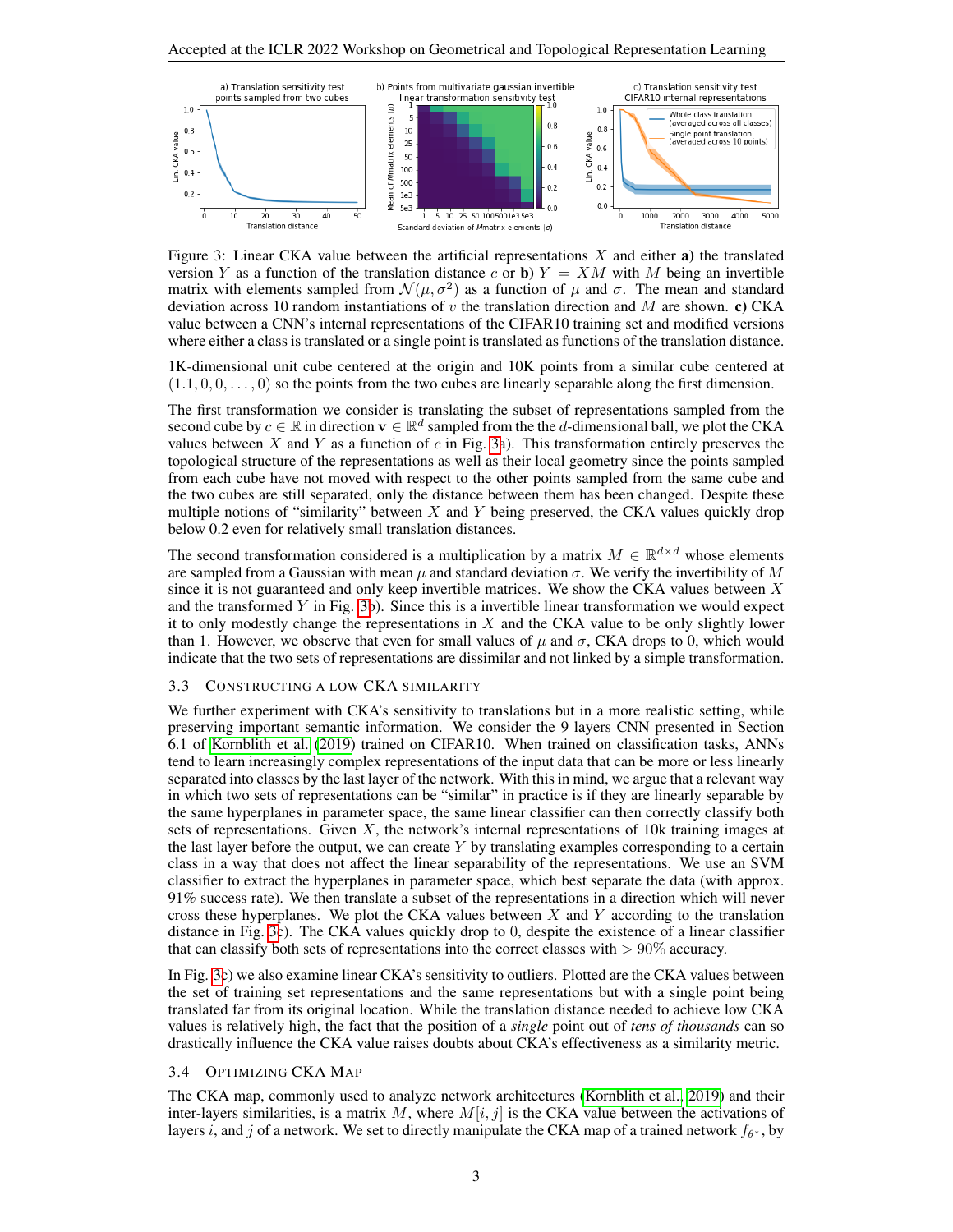<span id="page-3-1"></span>

Figure 4: Original Map is the CKA map of a network trained on CIFAR10. We manipulate this network to produce CKA maps which:  $(1)$  maximizes the CKA similarity between the  $1<sup>st</sup>$  and last layer, (2) maximizes the CKA similarity between all layers, and (3) minimizes the CKA similarity between all layers. In cases (1) and (2), the network experiences only a slight loss in performance, which counters previous findings by achieving a strong CKA similarity between early and late layers.

<span id="page-3-2"></span>

Figure 5: The comical target CKA maps (first row) are used as the objective for the CKA map loss in Eq. [3,](#page-3-0) while prioritizing network performance (small  $\lambda$ ). The second row shows the CKA map produced by the network.

adding the desired CKA map,  $M_{target}$ , to its optimization objective, while maintaining its original outputs via distillation loss [\(Hinton et al., 2015\)](#page-4-9).

We further optimize  $f_{\theta^*}$  over the training set  $(X, Y)$  following the equation:

<span id="page-3-0"></span>
$$
\theta_{new}^{*} = \arg\min_{\theta} \left( \mathcal{L}_{distill} \left( f_{\theta^{*}}(X), f_{\theta}(X) \right) + \lambda \mathcal{L}_{map} \left( M_{f_{\theta}(X)}, M_{target} \right) \right) \tag{3}
$$

Where  $\mathcal{L}_{map} = \sum_{i,j} \ln \cosh \left( M[i,j]_{f_{\theta}(X)} - M[i,j]_{target} \right)$ . Fig. [4](#page-3-1) shows the CKA map of  $f_{\theta^*}$ along with the CKA map of three scenarios we investigated: (1) maximizing the CKA similarity between the 1<sup>st</sup> and last layer, (2) maximizing the CKA similarity between all layers, and (3) minimizing the CKA similarity between all layers (for network architecture and training details see Appendix). In cases (1) and (2), the network performance is barely hindered by the manipulations of its CKA map. This is surprising and contradictory to the previous findings [\(Kornblith et al., 2019;](#page-4-0) [Raghu et al., 2021\)](#page-4-4) as it suggests that it is possible to achieve a strong CKA similarity between early and later layers of a well-trained network. We further manipulated the CKA map of  $f_{\theta*}$  to produce a series of comical CKA maps (Fig. [5\)](#page-3-2). Although the network CKA maps seen in Fig. [5](#page-3-2) closely resemble their respective targets, it should be noted that we prioritized maintaining the network outputs, and ultimately its accuracy by choosing small  $\lambda$  values in Eq. [3.](#page-3-0) Higher values of  $\lambda$  results in stronger agreements between the target and network CKA maps at the cost of performance.

## 4 CONCLUSION

We continue a very recent line of research by showing situations in which linear CKA is inadequate as a representation similarity measure. Linear CKA attributes low similarity to sets of representations that are directly linked by simple affine transformations preserving important functional characteristics and it attributes high similarity to representations from very different networks. Furthermore, we can manipulate CKA to give arbitrarily low/high values while preserving functional behaviour. An important direction of improvement for our work is to theoretically study CKA's sensitivity to some of the used transformations. We hope our work inspires ML researchers to also consider other similarity measures and potentially different data analysis and visualization algorithms when studying neural network representations as opposed to relying solely on CKA to draw conclusions. It would also be interesting to see whether or not results obtained using other methods of analysis would support scientific conclusions already established using linear CKA.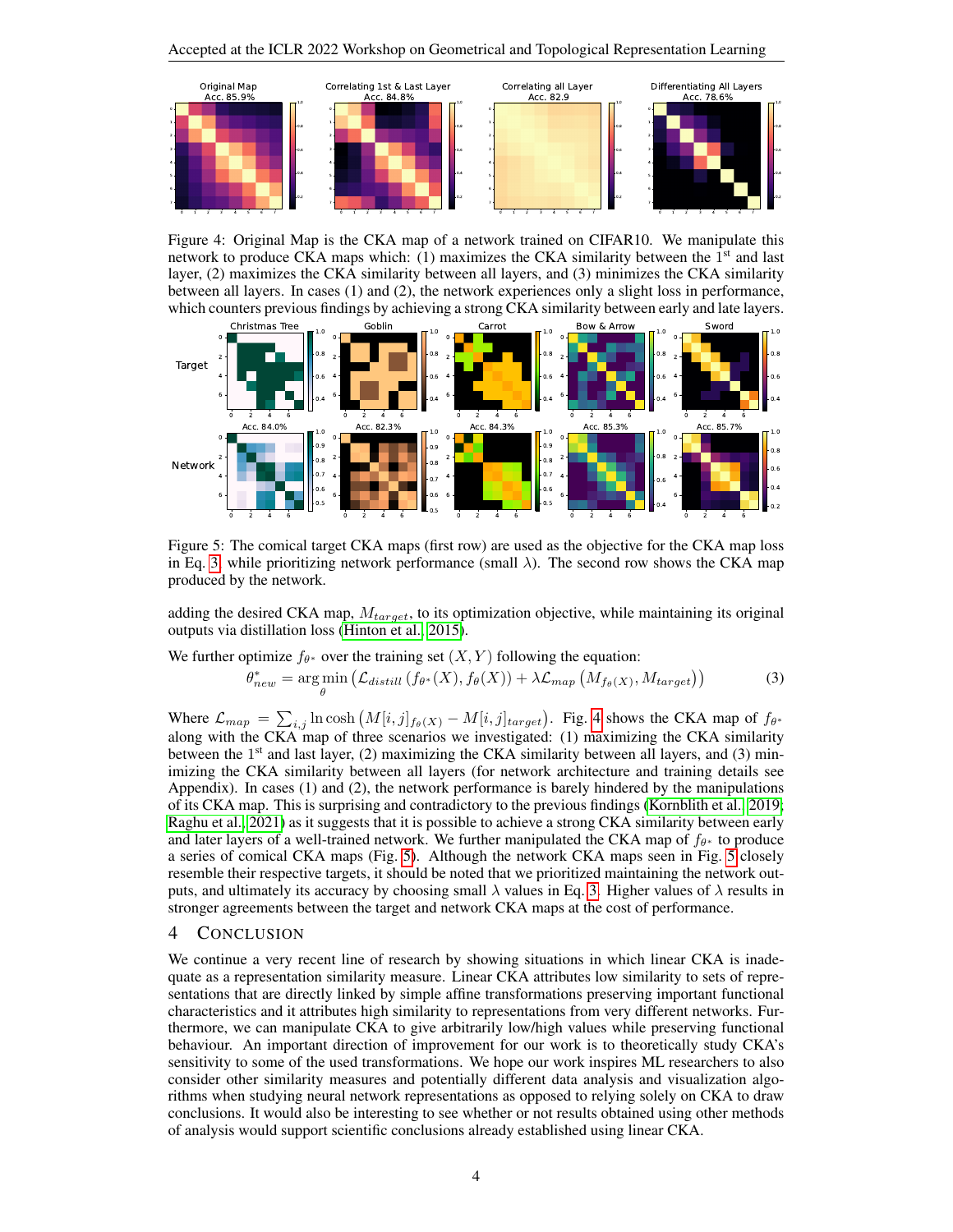### **REFERENCES**

- <span id="page-4-6"></span>Frances Ding, Jean-Stanislas Denain, and Jacob Steinhardt. Grounding representation similarity through statistical testing. In A. Beygelzimer, Y. Dauphin, P. Liang, and J. Wortman Vaughan (eds.), *Advances in Neural Information Processing Systems*, 2021. URL [https:](https://openreview.net/forum?id=_kwj6V53ZqB) [//openreview.net/forum?id=\\_kwj6V53ZqB](https://openreview.net/forum?id=_kwj6V53ZqB).
- <span id="page-4-7"></span>Arthur Gretton, Olivier Bousquet, Alex Smola, and Bernhard Schölkopf. Measuring statistical dependence with hilbert-schmidt norms. In *Lecture Notes in Computer Science*, pp. 63–77. Springer Berlin Heidelberg, 2005. doi: 10.1007/11564089 7. URL [https://doi.org/10.1007/](https://doi.org/10.1007/11564089_7) [11564089\\_7](https://doi.org/10.1007/11564089_7).
- <span id="page-4-9"></span>Geoffrey Hinton, Oriol Vinyals, Jeff Dean, et al. Distilling the knowledge in a neural network. *arXiv preprint arXiv:1503.02531*, 2(7), 2015.
- <span id="page-4-11"></span>Sergey Ioffe and Christian Szegedy. Batch normalization: Accelerating deep network training by reducing internal covariate shift. In *International conference on machine learning*, pp. 448–456. PMLR, 2015.
- <span id="page-4-0"></span>Simon Kornblith, Mohammad Norouzi, Honglak Lee, and Geoffrey Hinton. Similarity of neural network representations revisited. In *International Conference on Machine Learning*, pp. 3519– 3529. PMLR, 2019.
- <span id="page-4-8"></span>Alex Krizhevsky, Geoffrey Hinton, et al. Learning multiple layers of features from tiny images. Technical report, MIT & NYU, 2009.
- <span id="page-4-13"></span>Ilya Loshchilov and Frank Hutter. Sgdr: Stochastic gradient descent with warm restarts. *arXiv preprint arXiv:1608.03983*, 2016.
- <span id="page-4-12"></span>Ilya Loshchilov and Frank Hutter. Decoupled weight decay regularization. *arXiv preprint arXiv:1711.05101*, 2017.
- <span id="page-4-2"></span>Ari Morcos, Maithra Raghu, and Samy Bengio. Insights on representational similarity in neural networks with canonical correlation. In S. Bengio, H. Wallach, H. Larochelle, K. Grauman, N. Cesa-Bianchi, and R. Garnett (eds.), *Advances in Neural Information Processing Systems*, volume 31. Curran Associates, Inc., 2018. URL [https://proceedings.neurips.cc/](https://proceedings.neurips.cc/paper/2018/file/a7a3d70c6d17a73140918996d03c014f-Paper.pdf) [paper/2018/file/a7a3d70c6d17a73140918996d03c014f-Paper.pdf](https://proceedings.neurips.cc/paper/2018/file/a7a3d70c6d17a73140918996d03c014f-Paper.pdf).
- <span id="page-4-10"></span>Vinod Nair and Geoffrey E Hinton. Rectified linear units improve restricted boltzmann machines. In *Icml*, 2010.
- <span id="page-4-5"></span>Behnam Neyshabur, Hanie Sedghi, and Chiyuan Zhang. What is being transferred in transfer learning? In H. Larochelle, M. Ranzato, R. Hadsell, M. F. Balcan, and H. Lin (eds.), *Advances in Neural Information Processing Systems*, volume 33, pp. 512–523. Curran Associates, Inc., 2020. URL [https://proceedings.neurips.cc/paper/2020/file/](https://proceedings.neurips.cc/paper/2020/file/0607f4c705595b911a4f3e7a127b44e0-Paper.pdf) [0607f4c705595b911a4f3e7a127b44e0-Paper.pdf](https://proceedings.neurips.cc/paper/2020/file/0607f4c705595b911a4f3e7a127b44e0-Paper.pdf).
- <span id="page-4-3"></span>Thao Nguyen, Maithra Raghu, and Simon Kornblith. Do wide and deep networks learn the same things? uncovering how neural network representations vary with width and depth. In *International Conference on Learning Representations*, 2021. URL [https://openreview.net/](https://openreview.net/forum?id=KJNcAkY8tY4) [forum?id=KJNcAkY8tY4](https://openreview.net/forum?id=KJNcAkY8tY4).
- <span id="page-4-1"></span>Maithra Raghu, Justin Gilmer, Jason Yosinski, and Jascha Sohl-Dickstein. Svcca: Singular vector canonical correlation analysis for deep learning dynamics and interpretability. In I. Guyon, U. V. Luxburg, S. Bengio, H. Wallach, R. Fergus, S. Vishwanathan, and R. Garnett (eds.), *Advances in Neural Information Processing Systems*, volume 30. Curran Associates, Inc., 2017. URL [https://proceedings.neurips.cc/paper/2017/file/](https://proceedings.neurips.cc/paper/2017/file/dc6a7e655d7e5840e66733e9ee67cc69-Paper.pdf) [dc6a7e655d7e5840e66733e9ee67cc69-Paper.pdf](https://proceedings.neurips.cc/paper/2017/file/dc6a7e655d7e5840e66733e9ee67cc69-Paper.pdf).
- <span id="page-4-4"></span>Maithra Raghu, Thomas Unterthiner, Simon Kornblith, Chiyuan Zhang, and Alexey Dosovitskiy. Do vision transformers see like convolutional neural networks? *Advances in Neural Information Processing Systems*, 34, 2021.